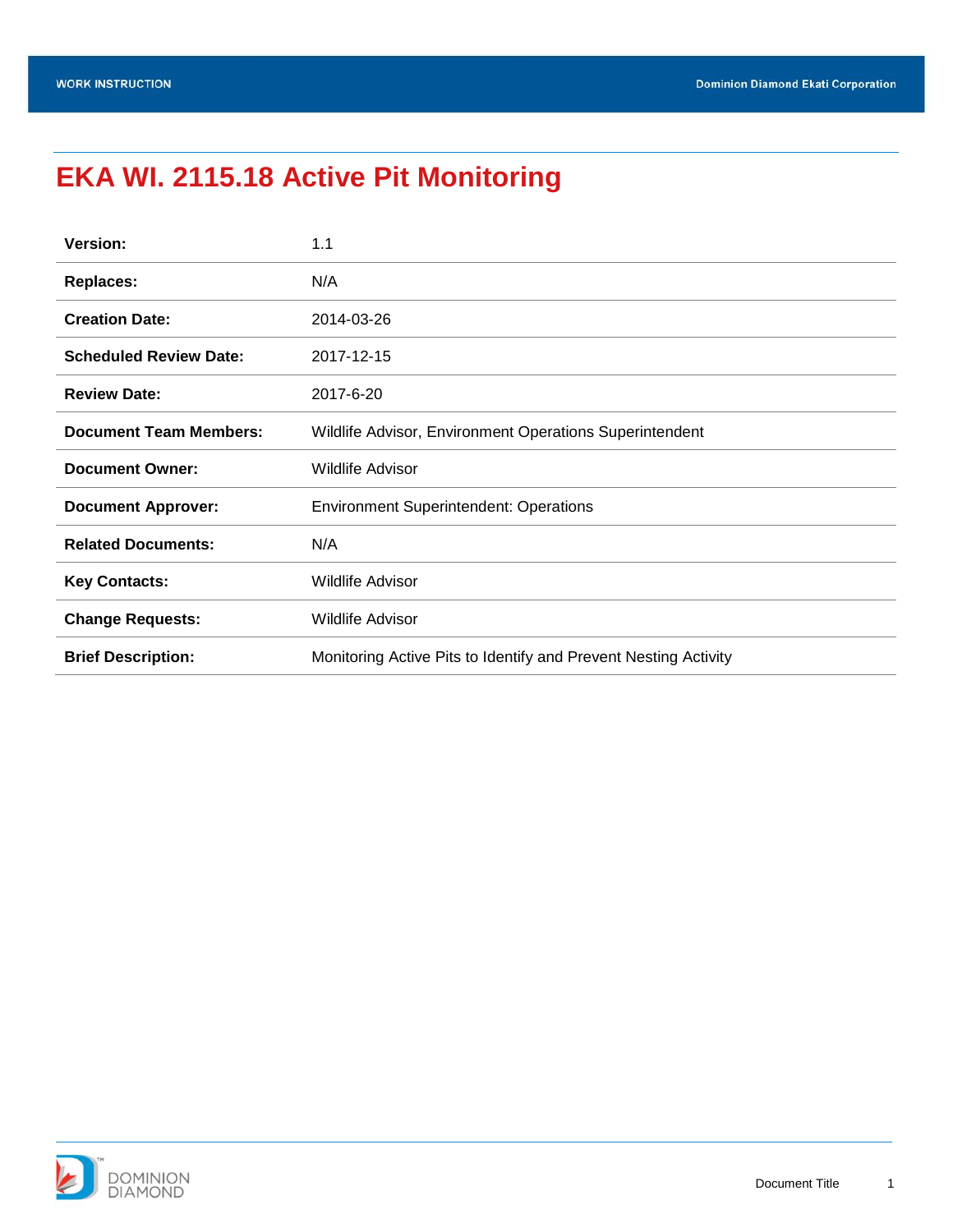## <span id="page-1-0"></span>**Table of contents:**

#### **Contents**

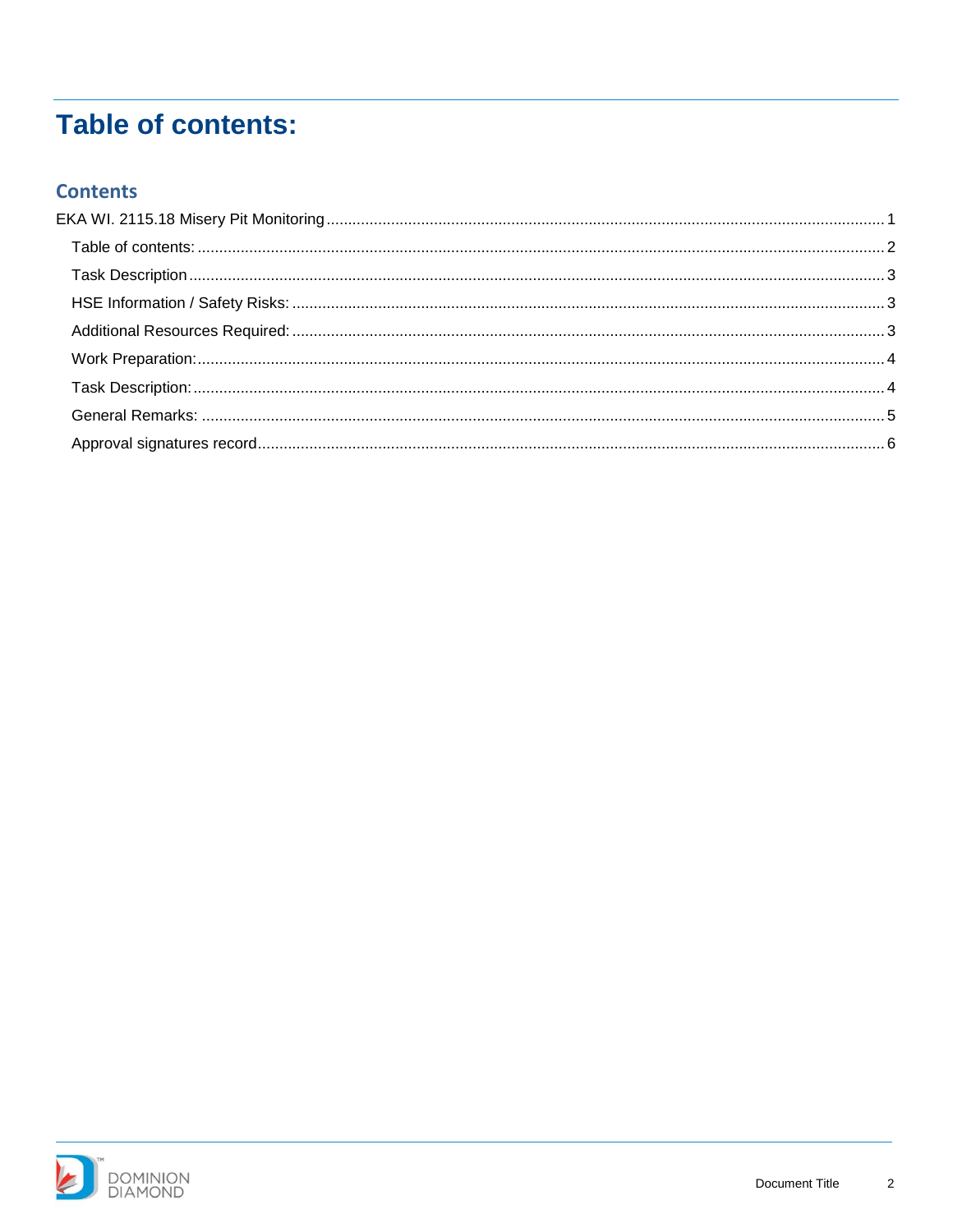### <span id="page-2-0"></span>**Task Description**

Monitor active pits and the surrounding location to document, track and deter all bird activity including nesting activity, resting or hunting. Every effort must be made to identify and deter any bird investigating active pits. This region should be made as unwelcoming to ravens and all raptor species as possible. This is done through the use of propane cannons, audio devices, physical barriers to high quality habitats and pyrotechnic devices (flares) and non-pyrotechnic devices (bangers & screamers).

#### <span id="page-2-1"></span>**HSE Information / Safety Risks:**

- Working in Active Mining Area
- Working at Heights (on or near the Pit high wall)
- Wildlife encounters
- Heavy equipment and other traffic
- **Blasting**
- Operating Deterrent Devices
- Aggressive birds
- Poor Communication
- Fatigue management
- Hearing or Vision damage

#### <span id="page-2-2"></span>**Additional Resources Required:**

- Binoculars
- Spotting scope and tripod
- SLR camera with zoom lens
- GPS
- Data-sheets, clipboard and pencil
- Birds identification field guide
- PPE
- Audio playback sound system
- Propane cannon (remote controlled and timed)
- Bear bangers and screamers
- Laser gun
- Infrared camera
- Ropes with flagging tape
- Snow fencing
- Radio

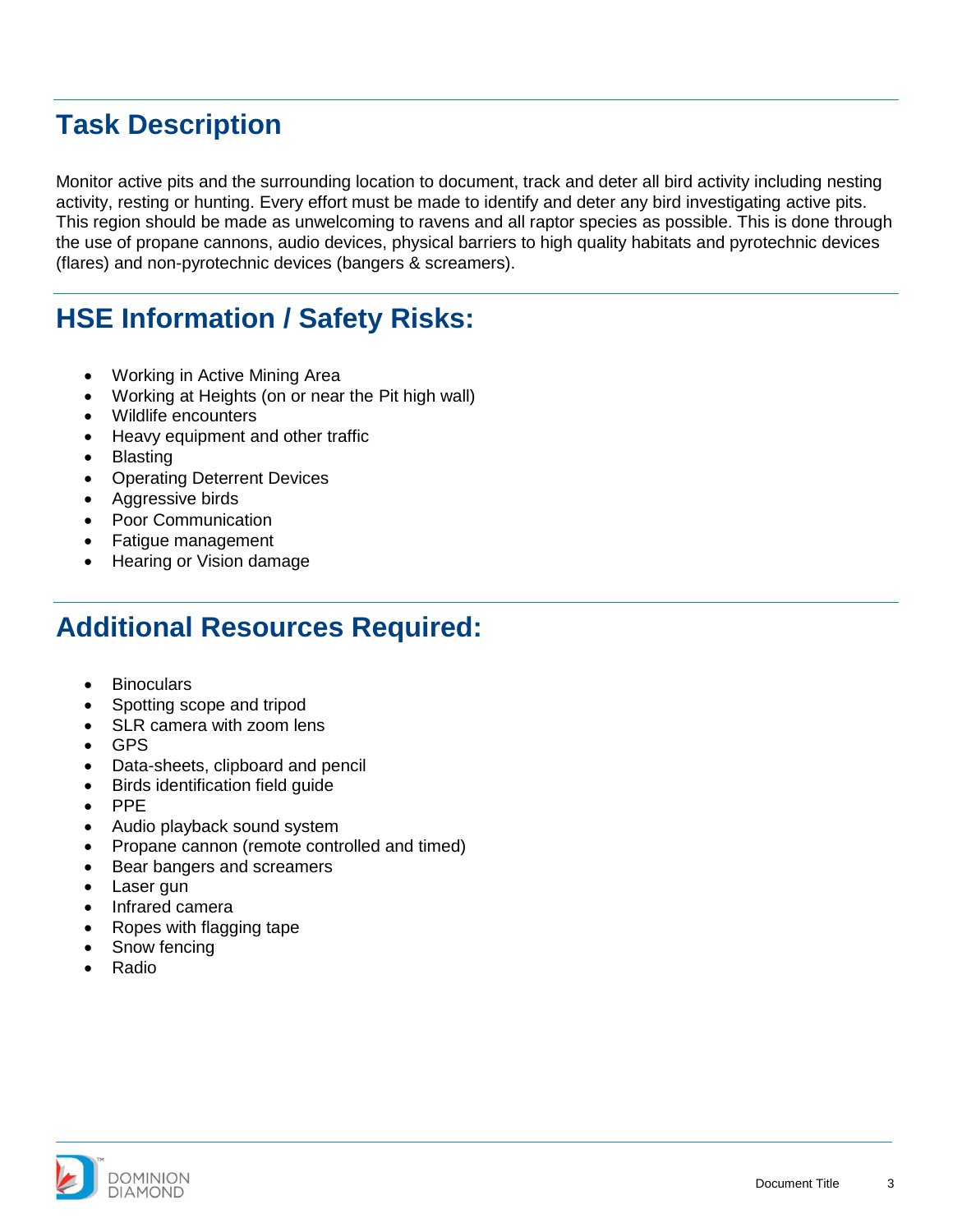### <span id="page-3-0"></span>**Work Preparation:**

- 1. Know the cliff nesting bird species that you may encounter during a survey. Historically, birds found nesting on the pit walls are the: rough-legged hawk (RLHA; *Buteo lagopus*), peregrine falcon (PEFA; *Falco peregrinus tundrius*), gyrfalcon (GYRF; *Falco rusticolu*s), and common raven (CORA; *Corvus corax*). Other species that may be encountered are the: golden eagle (GOEA; *Aquila chrysaetos*), bald eagle (BAEA; *Haliaeetus leucocephalus*), merlin (MERL; *Falco columbarius*) and American kestrel (AMKE; *Falco sparverius*).
- 2. Be aware of the conservation status of the cliff nesting bird species.
	- The Peregrine falcon is listed as "Special Concern" by COSEWIC (Committee on the Status of Endangered Wildlife in Canada) and SARA (Species at Risk Act – Government of Canada). The ENR (Environment and Natural Resources – GNWT) general status rank is "Sensitive".
	- The gyrfalcon, rough-legged hawk, common raven, merlin, bald and golden eagles, and the American kestrel are "Not at Risk" according to COSEWIC.

#### <span id="page-3-1"></span>**Task Description:**

- 1. Be familiar with the locations of the pits and other mining infrastructure that may host nesting birds and the standard protocol on how to access these locations.
- 2. Travel to the survey locations specified. Stop at vantage points around the top of the pits. Get out of vehicle making sure to keep at least 2m from the edge of the pit and never cross over berms.
- 3. Look for bird activity, which encompasses looking for nests on the pit walls. The best way to locate a nest it to look for white wash on the walls or follow a flying bird to their nesting location. Use of a spotting scope is recommended when a potential nest is found. For identification purposes, use a scope when a bird is spotted perched on a pit wall.
- 4. Record all potential nests and any suspected nesting activity. Potential nesting activity includes a bird that stays around the pit or a nest site. Nesting activity includes defensive behavior, carrying food or sticks, prospecting for sites, and a nesting bird on a nest or a ledge.
- 5. Take photos of potential nesting sites and any birds. Ensure that there are landmarks in the photograph so that cross-shifts can easily locate where the photograph was taken from.
- 6. Upon return to the office upload nest location photos onto Sharepoint after marking the nest location on the photograph using 'Paint' or other similar program. Enter data into the Pit Wall Survey spread sheet on SharePoint and QA/QC entered data. File data sheet in WEMP binder.
- 7. Report all nesting activity to Environment Advisor Wildlife and the Environment Team Leader.

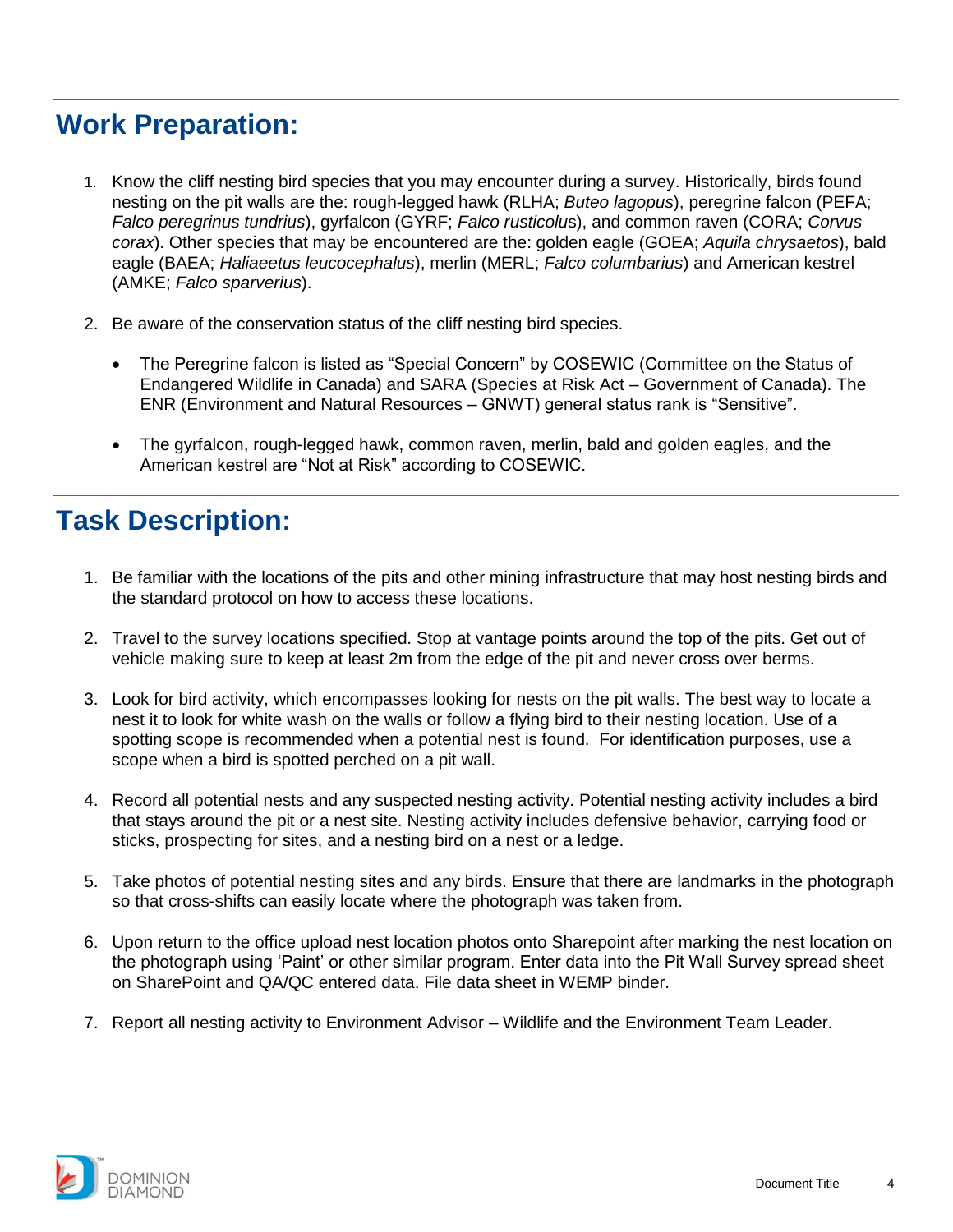#### <span id="page-4-0"></span>**General Remarks:**

- In natural habitats peregrine falcons, gyrfalcons, rough-legged hawks, and common ravens nest on ledges and precipitous cliff faces. Open pit walls at EKATI resemble steep sided ledges and offer attractive nesting locations. Cliff nesting birds have also been observed nesting on ledge-like structures such as cairns, towers, mining dredges and bridges. Attracting cliff nesting birds to pit walls is a concern, particularly for birds that have conservation status.
- If a nest with eggs is stablished, all deterrent use on those birds must immediately stop.
- A General Wildlife Permit is acquired annually prior to the start of this program.